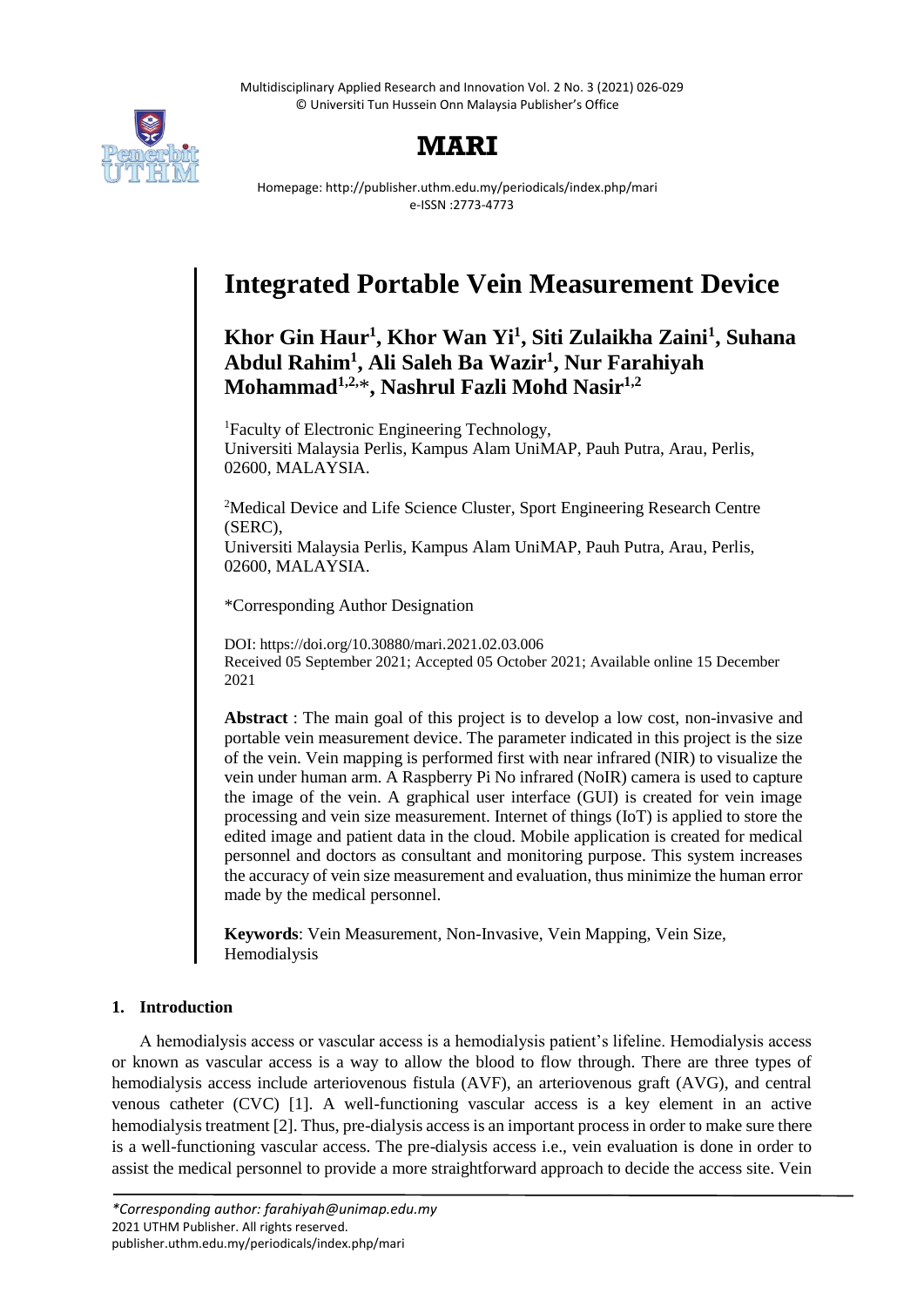analyzation is a vital process to assist the medical personnel to get the information on the depth and size of the vein before hemodialysis access surgery. The recent method for the vein analyzation includes Doppler ultrasound vein mapping and venography test.

Previous research had shown that preoperative vein mapping helps to determine the size and direction of the larger saphenous vein [3]. There are few devices and methods that can be used to identify the veins using MRI, X-ray or ultrasound. However, these approaches are expensive, bulky, radioactive and some are only appropriate for deep veins [4]. At the same time, the value of vein size can be only predicted by using recent methods. Therefore, a more comprehensive vein size measurement system is needed so that the vein size can be measured accurately for hemodialysis access purpose.

## **2. Materials and Methods**

The vein size measuring system consist of a camera system and an array of near infrared radiation (NIR) LED light as shown in **Figure 1**. Generally, the camera will capture the illumination conditions of the arm. The raw image later will be process by the digital image processing unit (**Figure 2**). Additionally, the python language and OpenCV is use in the image processing algorithm. Near infrared radiation (NIR) LED is used to visualize the vein at the arm site. The intensity and number of the NIR LED to light up is control by Raspberry Pi 3 Model B+ (**Figure 3**). When the near infrared radiation is transmitter to the human arm surface, the blood in the vein will undergoes absorption and scattering which will result in the energy loss at the vein site. Thus, the intensity of the vein site will look darker. The camera is used to capture this difference. The camera used is Raspberry Pi No infrared (NoIR) camera board. Furthermore, the image data is processed by the image processing unit. In this alternative design, a Raspberry Pi 3 Model B+ is used due to its fast-operating speed, which up to 1.4GHz. Lastly, Raspberry Pi 3 Model B+ is acted as a Wi-Fi bridge to connect and communicate with the Firebase cloud server.



**Figure 1: 3D Model of Integrated Portable Vein Measurement Device**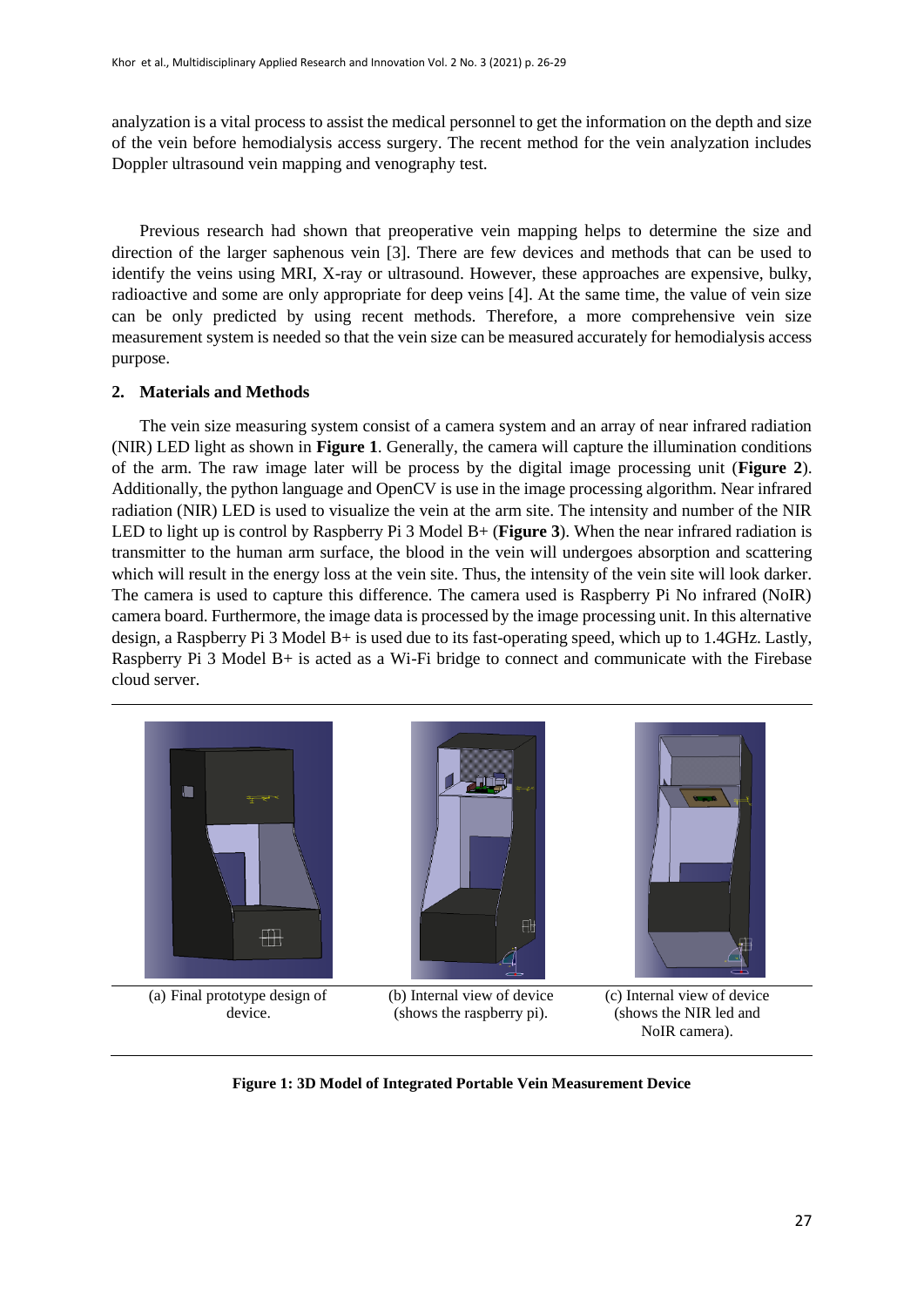

**Figure 2: Flow chart of the image processing**



**Figure 3: Screening system layout**

### **3. Results and Discussion**

The patient vein (**Figure 4**) had been captured through Raspberry Pi Camera and NIR sensor for vein detection, the image will go to the image processing. The patient's data and vein size measurement that obtained will be uploaded to a Firebase cloud. **Figure 5** shows the vein image store into the Firebase database by using the Raspberry Pi 3 B+.Raspberry Pi fetch a data NIR sensor and process it and give it to a Wi-Fi module. Wi-Fi module, it is one of the leading platforms for Internet of Things and it can transfer a data to IoT cloud.